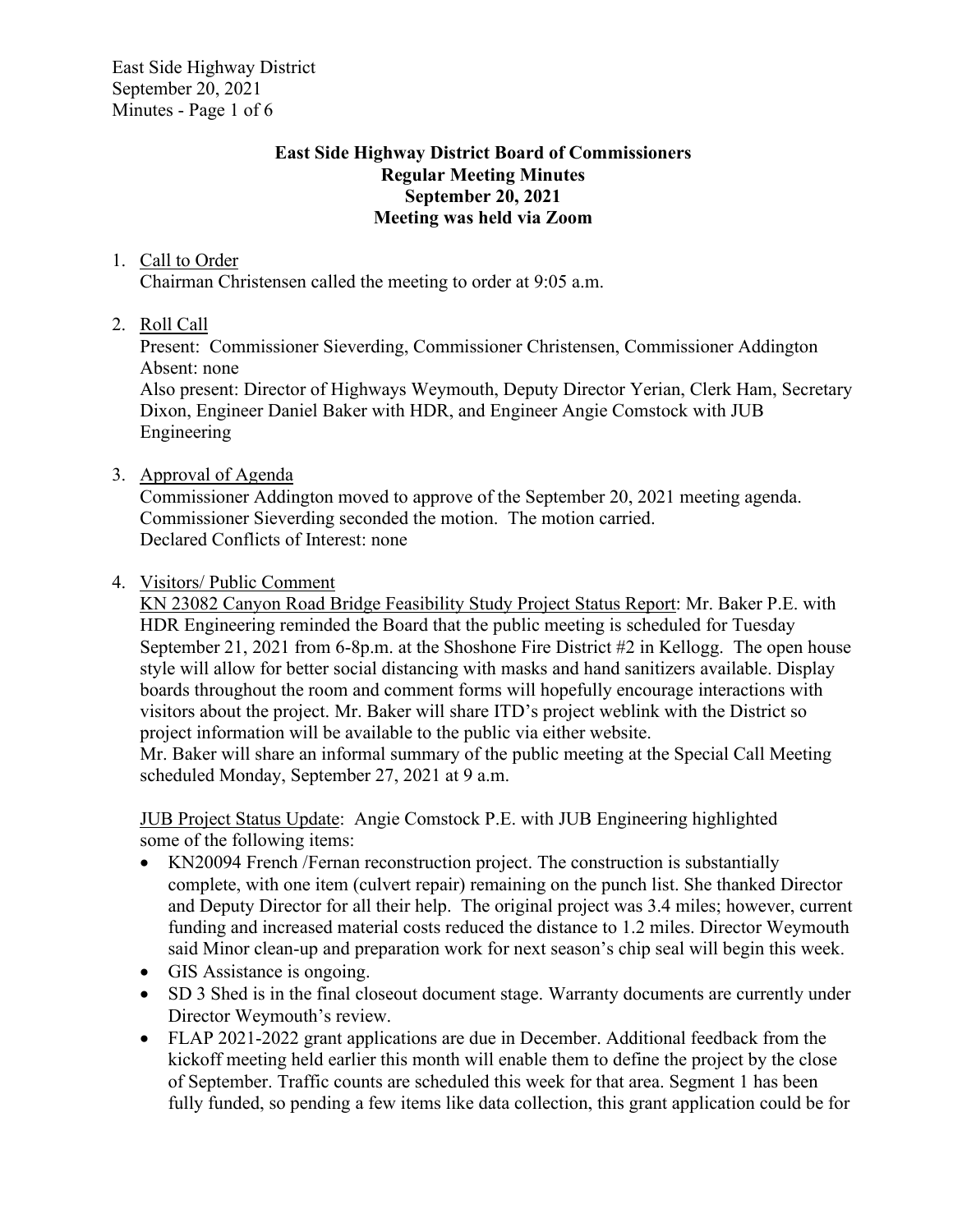East Side Highway District September 20, 2021 Minutes - Page 2 of 6

> Segment 2. Our match portion was estimated several years ago and has most likely changed. Updated costs should be available by the November board meeting.

#### 5. Approval of Minutes

Commissioner Sieverding moved to approve the August 30, 2021, and September 8, 2021 Special Call Minutes meeting minutes as presented. Commissioner Addington seconded the motion. The motion carried.

## 6. Approval of Treasury Report

Commissioner Addington moved to approve the Treasury Report as presented. Commissioner Sieverding seconded the motion. The motion carried.

#### 7. New Business

A. JUB project status update: (Already discussed under Visitor/ Public Comment section)

- B. 2019 AHDKC Standards Addendum #3: At the September 9, 2021 AHDKC meeting, this item was presented to members. Changes to the standards are initiated through AHDKC meetings, and any action taken to the Standards is conducted via each District's board meetings. This addendum works conjunctively with the recent fee increases which all four highway districts have adopted. The proposed language specifies that each District has its own subdivision fee instead of referring to a common fee. Direction from that meeting included Directors to begin working on a 2022 Standards edition incorporating all of the changes since the 2019 edition. Action: Commissioner Sieverding made a motion to adopt 2019 AHDKC Standards Addendum #3. Commissioner Addington seconded the motion. The motion carried.
- C. Amended Budget Hearing Moved to September 27, 2021. Commissioner Sieverding said the hearing publication in this morning's paper was premature and felt the Board should approve it before publication. She understands that staff was complying with 5-day minimum publication requirements; however, she preferred the hearing to be scheduled a day later so the Board could approve it at the September Board Meeting. Action: Sieverding made a motion to move the FY2021 Amended Budget Hearing to September 27, 2021. Commissioner Addington seconded the motion. The motion carried.
- D. Personnel Policy: Director Weymouth presented a staff report proposing to shift the fiscal year benefit payouts to a calendar schedule. This shift would allow employees to use time more in the fall and holiday seasons instead of feeling pressured to do so during August and September, which is also the height our construction season. The Director and Clerk conferred with our auditor, Korby Baker of Magnuson McHugh. She agreed that this could present some one-time accounting challenges and otherwise had no major concerns. Commissioner Christensen asked if by implementing this policy change this year would cause any difficulties to any employee. Clerk Ham agreed to take a census and share her findings with the Board. No Board action was taken.
- E. Hogwartz Minor Subdivision Plat Review: Director Weymouth presented this proposed simple lot split off Grouse Meadow Road. The applicant submitted their proposal to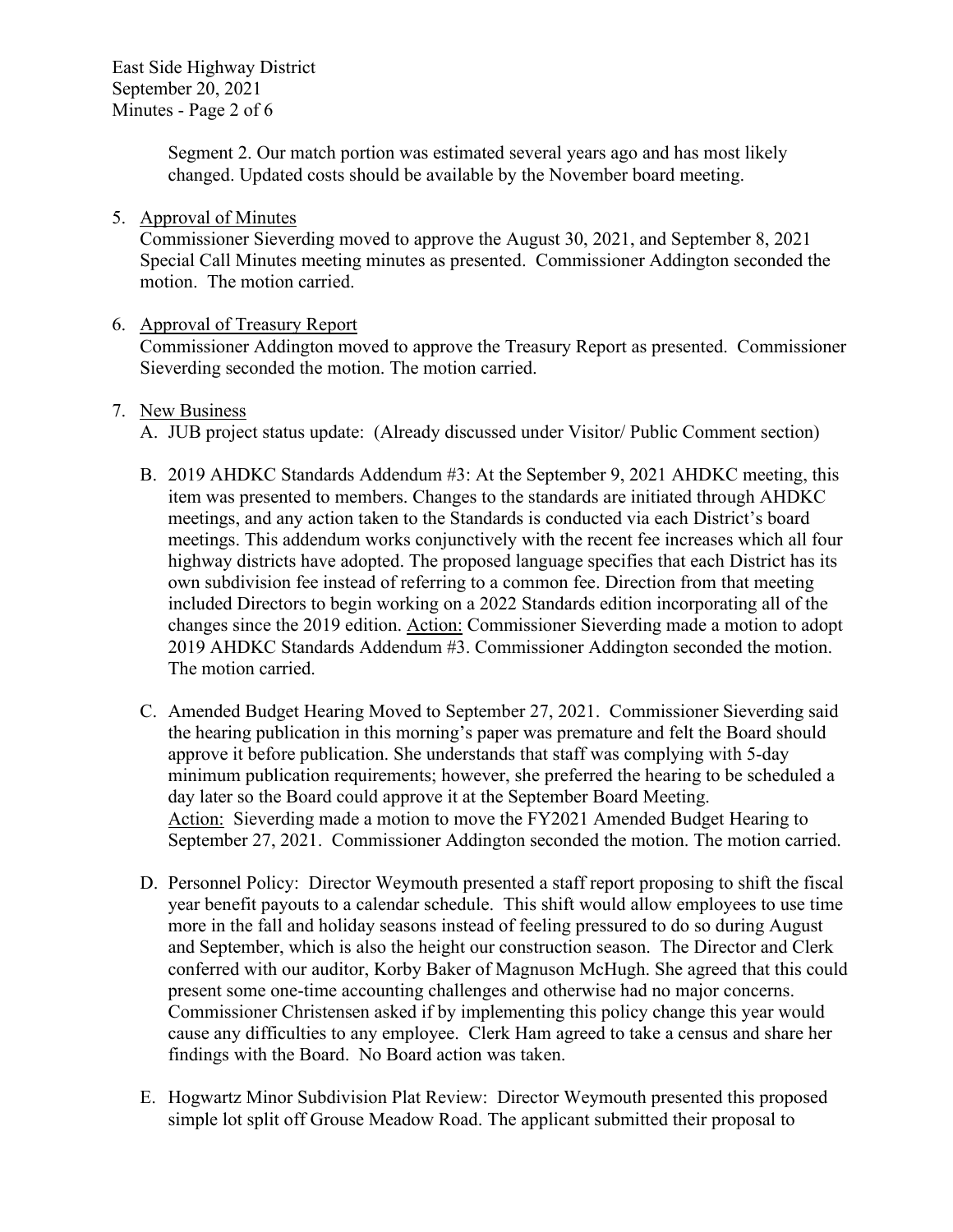East Side Highway District September 20, 2021 Minutes - Page 3 of 6

> agencies and the County concurrently; however, the County's permit process is backlogged so no case number is assigned yet. We will reserve our comment letter until the full application is available; then, pending no changes to their proposal, we will submit it to the County. A Road Development Agreement is required for the additional lot with a \$7,500 traffic mitigation fee and compliance with our access ordinance.

Action: Commissioner Addington made a motion to approving the comment letter and authorize Director Weymouth to make minor amendments as needed once their complete application is available. Should there be significant changes, the Board will review those changes at a future meeting before submitting the comment letter. Commissioner Sieverding seconded the motion. The motion carried.

#### 8. Old Business

SD3 Shed: Ongoing

KC Land Use & Development Code: Ongoing

CDA Lake Drive Master Plan & Speed Sign Policy: Director Weymouth is meeting with ITD regarding a conceptual development request involving a potential vacation abandonment. Future development proposals may lead to more corridor-type improvements. Deputy Director Yerian checked with the City of Post Falls regarding the data collected before and after installing flashing speed signs. The signs are expensive and there was some impact; however, it was short-lived. He didn't have anything concrete to support a yea or nay. Director Weymouth consulted with the manufacturer's representative, who said some agencies periodically relocate the signs to various sections of the roadway. LHTAC recently sent literature discussing the sign's effectiveness. Hopefully, that information will be helpful in making a decision. Road Validations: We will re-group this fall with Attorney Weeks.

Grimm's Addition: The applicant and adjoining property owner neighbor, Bob Courtemanche, met with District staff on September  $8<sup>th</sup>$  to discuss the possibility of a joint petition that would extend the proposed area through the full extent of the un-opened right-of-way on  $2^{nd} \& 3^{rd}$ Street. On Friday September  $17<sup>th</sup>$ , Mr. Courtemanche notified Director Weymouth that things had changed. He is withdrawing his letter of support to the original petition and will not be participating in a joint petition.

Action: In light of this new development, Commissioner Sieverding made a motion to rescind the original hearing date of October 18, 2021. Commissioner Addington seconded the motion. The motion carried.

Per the Commissioner's discussion, the following checklist must be complete before a new hearing date can be established:

- A new petition should be submitted to the Highway District.
- The \$1,000 Abandonment Vacation Petition minimum fee is paid.
- A full legal description, that Kootenai County approves, is received.
- The applicant(s) must provide a sales comparison real estate appraisal for the portion of land described in the petition (approximately 0.5 acres). Idaho Code 40-203 allows the District the right to obtain the value of the land (if over \$2,500). Pending the results of the appraisal the applicant may decide to post-pone or cancel their petition.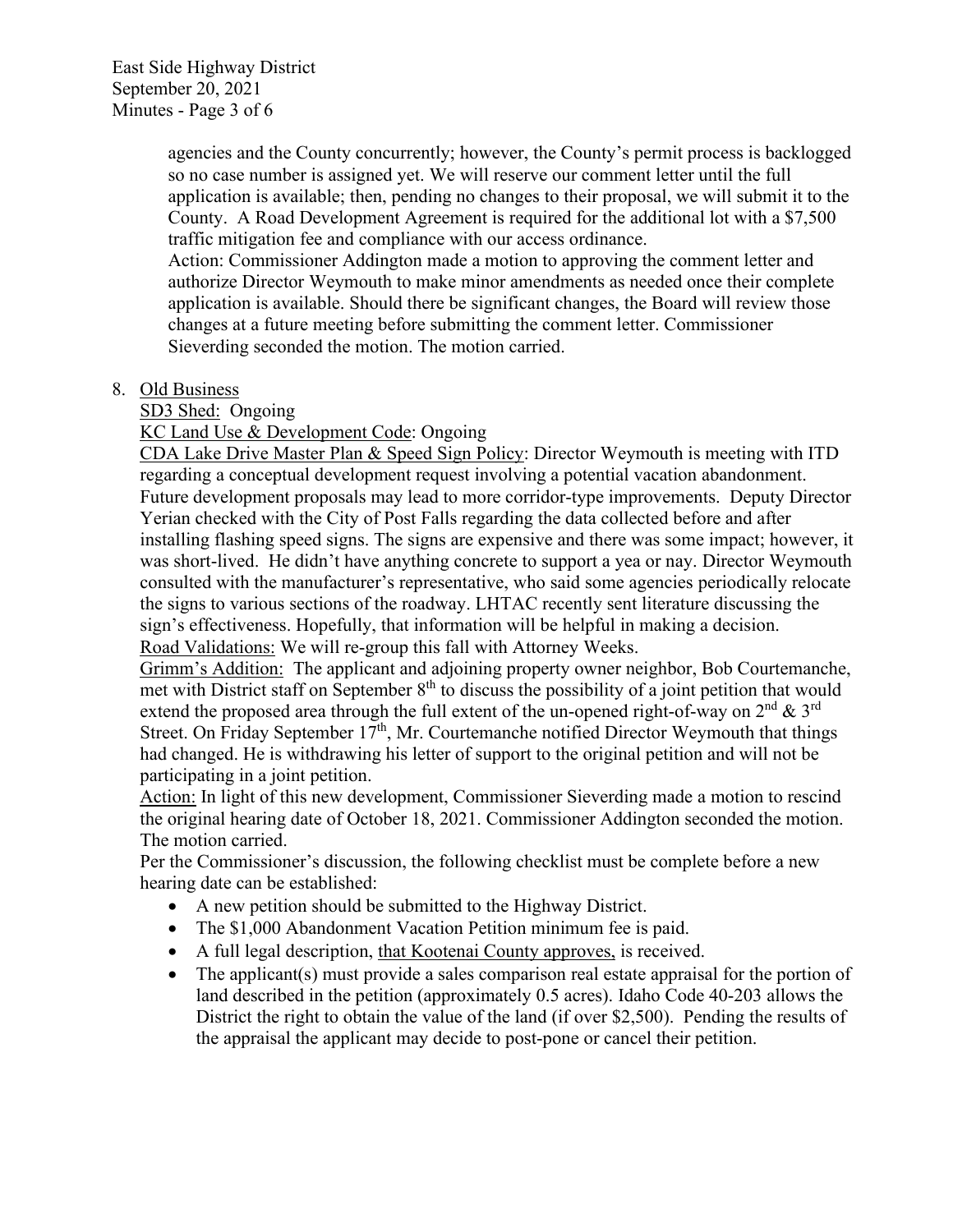East Side Highway District September 20, 2021 Minutes - Page 4 of 6

> Upcoming Meetings: Commissioners decided to shift the December board meeting from the 3rd Monday to Monday December 13, 2021. Public notice of these meeting dates will be on the District's website and posted in the CDA Press.

## 9. Correspondence Permits and Reports: no comment

## 10. Staff Reports

# Director of Highways Weymouth

- We have three active grant applications in process.
	- 1. The Yellowstone FLAP grant that JUB is working on.
	- 2. DEQ announced a \$2M Phosphorus Reduction projects. We spent quite a bit of time last week preparing the pre-applications due tomorrow (September 21, 2021). The preliminary scope of work proposes ditch work on Marmot, ditch work and paving Rocky Canyon, paving Segment 2 of Yellowstone Trail, and potentially some sediment /treatment basins in the Blue Creek area on BLM Land.
	- 3. LHTAC found that FEMA has an active grant application process for floodway projects, and the Canyon Bridge Project may fit that qualification. It has a 25% match requirement which reduces to 10% for economically disadvantaged communities. LHTAC is looking into that opportunity for us over the next few months.
- ICRMP denied Daylene Dewey's tort claim. She filed a small claims suite against the District for the cost of the culvert. That court hearing is tomorrow.
- KN 22872 Canyon-Fernan Lake Guardrail consultant RFP's are expected next week.
- Two large culverts were replaced on Yellowstone Trail Road (close to Bonnell Road). The large culvert order (HB 308 funded) was delivered last week.
- Coordination efforts continue with the City of Coeur d Alene on a chip seal plan for CDA Lake Drive. He requested permission from ITD to stock pile chips at the end of CDA Lake Drive where it goes under the freeway (no public access).
- Garnet Road: We received a letter from resident Harold Wadley on Garnet Road. In response to that letter, Director Weymouth, Deputy Director Yerian, and Foreman Christensen met with Mr. Wadley, Rusty Young and other neighbors last week. There is a significant switchback and above that switchback the road narrows to one lane with more blind corners. The switchback presents a significant challenge to loggers carrying long loads. Initial estimates indicate costs of \$600-700K and a full construction season to change the switchback and widen the road properly. In the last ten years we have invested over \$100K into repairs/maintenance of Garnet Road, and almost half of that was to a slough off in that switchback area. Hauling shorter loads, and using an alternative route may also be a consideration.

We are already working on cost share projections next year for residents on Potlach Hill Road, East Point, Sunrise, Half Round Bay Road, and Alder Creek. Commissioners agreed to provide Mr. Wadley a cost share estimate. They also agreed that our cost share funding is limited and asked Director Weymouth to prioritize the list based on cost, ADT estimate, and a cost /benefit ratio.

• Impact Fees: Direction from the AHDKC meeting on September 9, 2021 was for the Directors to establish a plan to pursue impact fees and to draft an RFP for consultant selection for presentation purposes at the January AHDKC meeting. Commissioner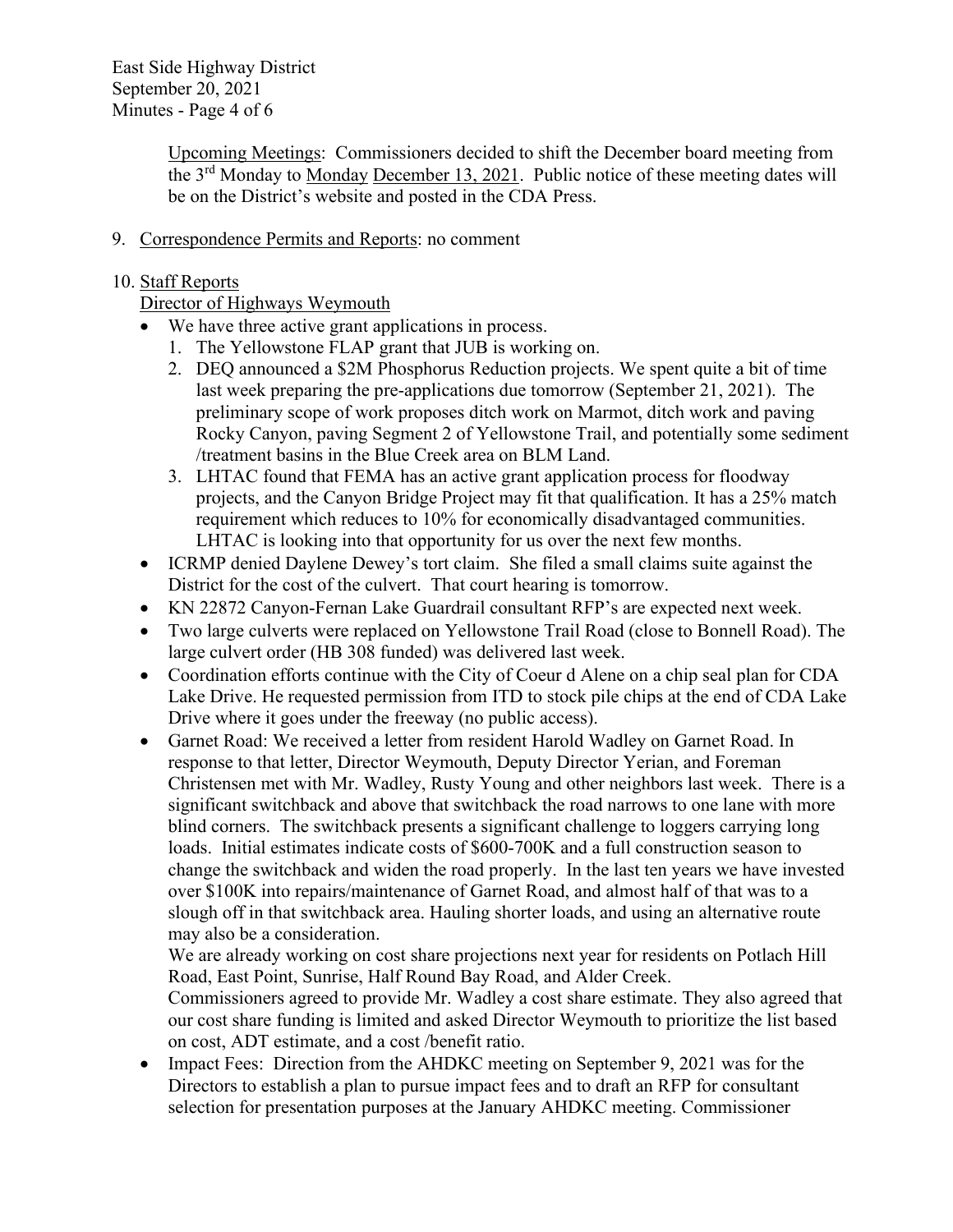East Side Highway District September 20, 2021 Minutes - Page 5 of 6

> Christensen said we should talk to IAHD about adding an Impact Fee class/session at the convention, and that may be a good time to talk to the Canyon County folks about their experience since they are in the final stages of implementation.

- We received an informal request from Gozzer Development for a potential vacation pertaining to the old right-of-way between Gozzer Road and Buckrail Road (a private road within the subdivision). We need to review our records because there may have already been a right-of-way exchange agreement between the old and new right-of-way. Director Weymouth presented the idea of trading right-of-way for a portion of land on Arrow Road that is in need of realignment. Commissioners were receptive to the idea pending more information about comparable land value and benefit to the public.
- All three trucks and the 550 chassis have been ordered and are 30 weeks out. As discussed in previous meetings, we will pay for them upon receipt, which is in next year's budget.
- The transmission in one of the graders failed. This will cost \$20-25K to repair.

Deputy Director Yerian: On Wednesday we will begin the overlays on French Gulch and Yellowstone Trail Road (from CDA Lake Drive to Timothy Lane). This will reduce time and materials for cold patching this winter/spring season allowing adequate time in the spring to prepare for the chip seal season. Additional benefits to a fall overlay are eliminating sand sealing them in the spring before chip sealing. This overlay application is less expensive than using the Asphalt Zipper. The amended budget accounts for the expenses- and this is a good use of the HB 308 funds received earlier this year.

Commissioner Addington asked about the proposed widening of Thompson Lake Road. Director Weymouth said Commissioner Addington owns a parcel of land adjacent to Thompson Lake Road that the District has wanted to widen for a long time- about a 250-foot stretch. For the sake of transparency, Attorney Weeks is drafting a letter of intent that clarifies the District's intent to widen as a road improvement in exchange for right of way.

Commissioner Sieverding requested that the Board Members be given the proposed budget detail for approval before submitting it to the Coeur d Alene Press.

Although this was not an agenda item, she asked for clarification regarding some budget line items.

Why are we grouping the property tax and sales tax? She would either like to see the breakout on the website or on the publication. Director Weymouth said that other Districts do that and it is for simplicity in the publication form. This year it allowed us to make changes to the budget without changing the bottom line for that category when the County notified us of a change on the L2 Form at the last moment.

Why did we lower the grant source income? Director Weymouth explained that was largely because Yellowstone Trail Project was delayed another year and the match obligation was directly tied to that.

Why was the base and fill amount lowered? Director Weymouth clarified that this year most of the normal amount assigned to that code were connected with the Parker Ave and Latour Creek Road improvements so it was reassigned to the asset section. This was a one-time adjustment, and moving forward we would return to the normal anticipated expenses in that category.